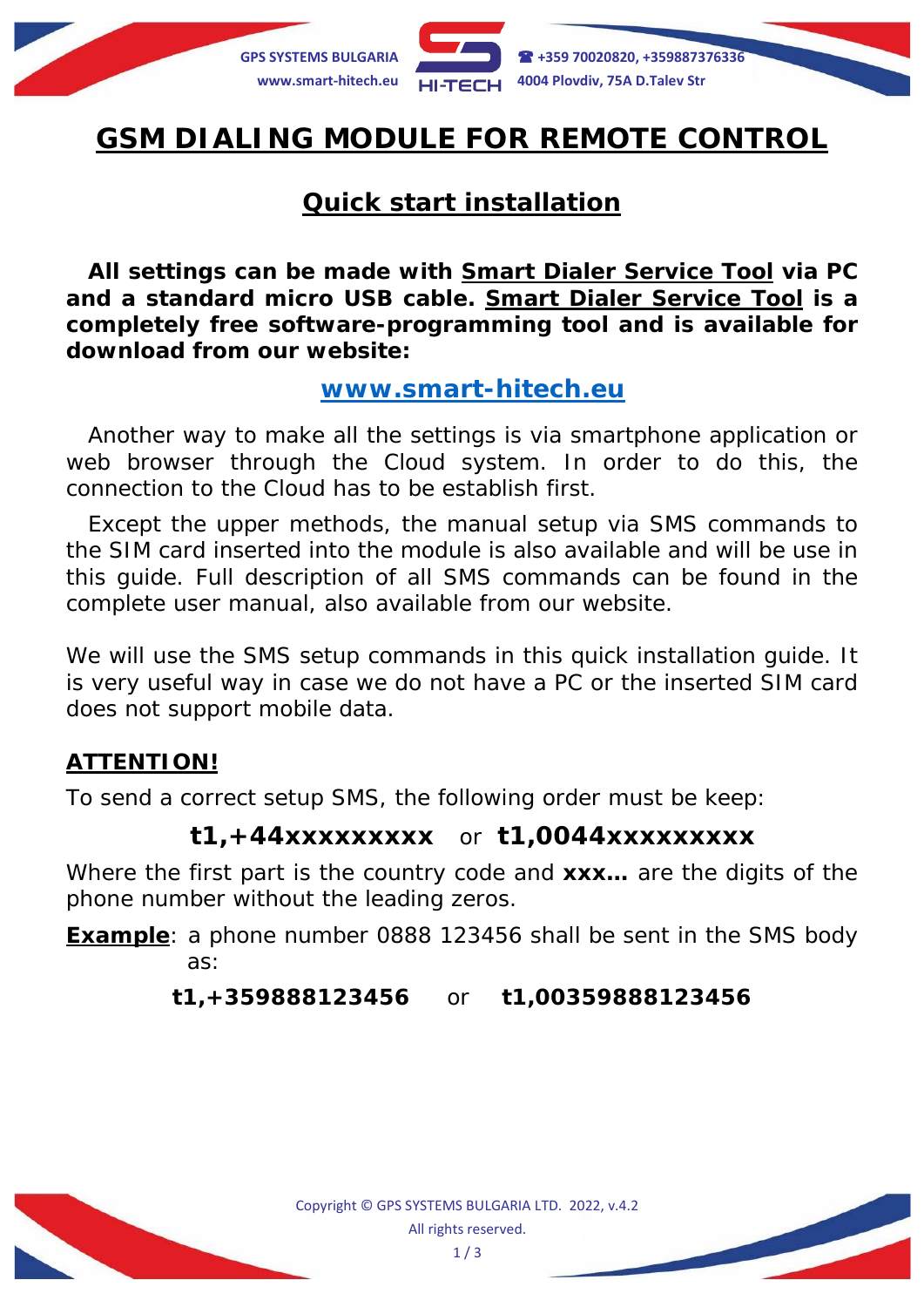

# **Installation steps:**

**1.** Open the device box and insert the SIM card into the holder as shown in the picture below. Make sure the **PIN code was disable** before that. The SIM card have to be with allowed voice and SMS services. It has to be with mobile internet included in order to connect to the *Cloud* system.



- **2.** Connect the GSM antenna to the module.
- **3.** Power up the module from a regulated 12VDC/1A power supply or other suitable power source. Typical wiring diagrams are available at the bottom of each module's box.
- **4.** After powering on the module, it will need up to 1 minute to connect to GSM network. The connection is successful after blinking of module's internal LED is change from fast to slow.
- **5.** To program the **main** (service) number, following SMS have to be sent to the module: **t1,+44xxxxxxxxx** (*where the first part is the country code and the xxx… are the digits of the main service number*).

*For example*: a phone number 0888 123456 shall be sent in the SMS body as **t1,+44888123456**

**6.** If the module receives the sent SMS successfully, it will reply you back with confirmation.

> Copyright © GPS SYSTEMS BULGARIA LTD. 2022, v.4.2 All rights reserved.